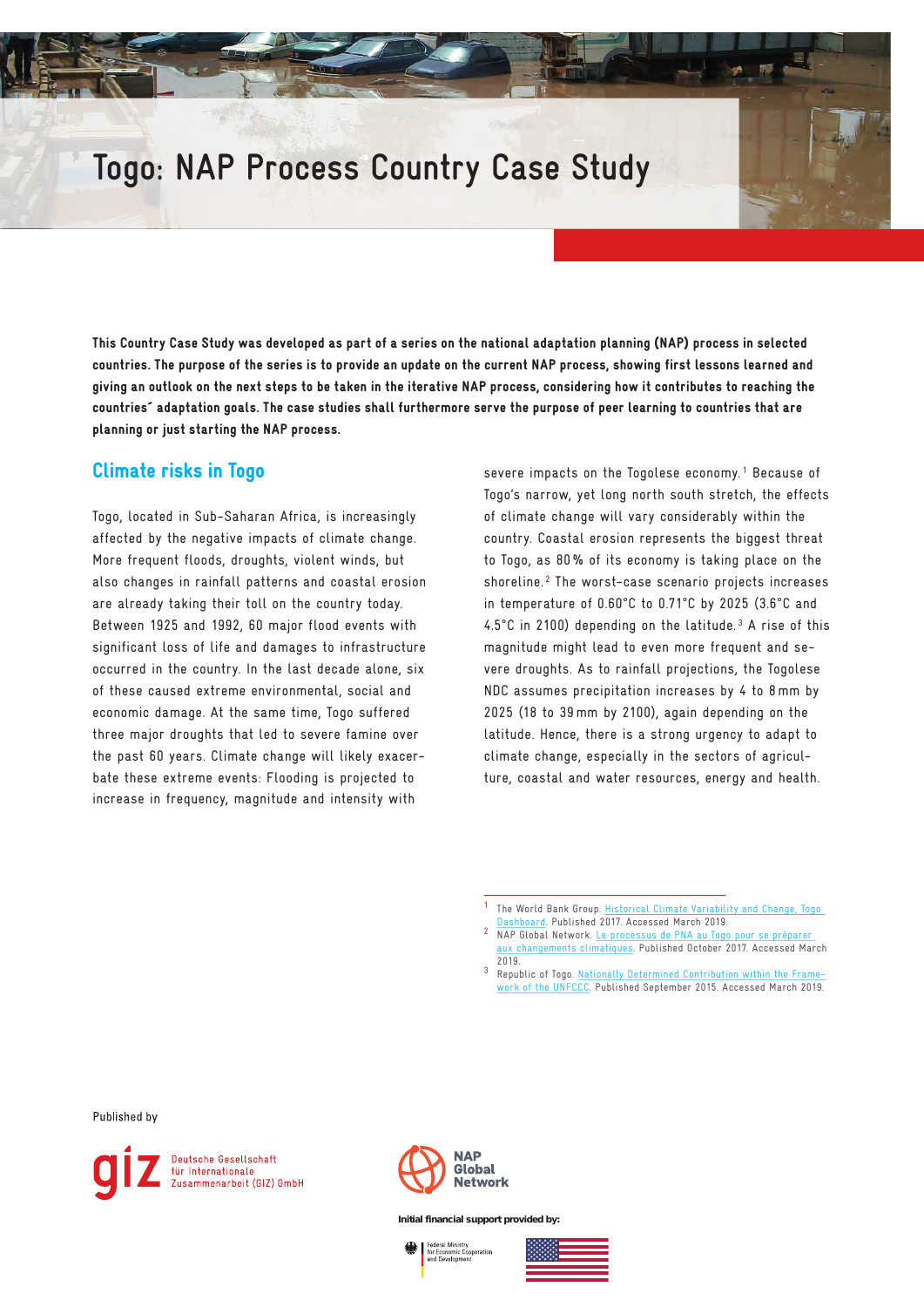#### **Climate Governance Structure**



## Climate governance structures for adaptation to climate change



Togo has created several institutions working on climate change, including the National Climate Change Committee and the National Adaptation Programme of Action (NAPA) Committee.

The lead ministry responsible for climate change is the Ministry of Environmental and Forest Resources (MERF), which is also coordinating the NDC implementation. Together with the Ministry of Planning (MoP) and the Ministry of Economy, Finance and Development Planning (MoEFDP), an Inter-Ministerial National Adaptation Plan Committee was established in 2014. It consists of representatives from line ministries, the public and private sector, civil society and women's rights groups and acts as the coordinating body for the NAP process. The MERF and the MoEFDP are working closely together in order to ensure that adaptation to climate change will become part of national politics.

# Adaptation Policy Framework

The NAPA Committee produced the Togolese NAPA for climate change in December 2008 (box 1), laying the base for short-term adaptation action in Togo.

#### **Box 1 Togo's NAPA objectives**

- 1. protecting human lives and livelihoods, resources, infrastructure and the environment;
- 2. identifying grassroots communities' urgent, immediate needs for adapting to the harmful impacts of climate change and variability; and
- 3. incorporating adaptation measures and objectives into sectoral policies and national planning.

The MoP prepared the Strategy for Accelerated Growth and Employment Promotion (SCAPE) 2013 – 2017, which explicitly considers climate change and highlights the importance of strengthening institutional frameworks for mitigation and adaptation.

The Climate Directorate under the MERF developed the Togolese Intended Nationally Determined Contribution (INDC) in 2015. With Togo's ratification of the Paris Agreement on 28th June 2017, the INDC became Togo's first Nationally Determined Contribution (NDC). The NDC contains a detailed adaptation component that also makes the link to the country's development goals. Prioritised adaptation measures are mentioned for six sectors, namely energy, agriculture, human settlements, water resources, coastal erosion and land-use as well as land use change and forestry (LULUCF).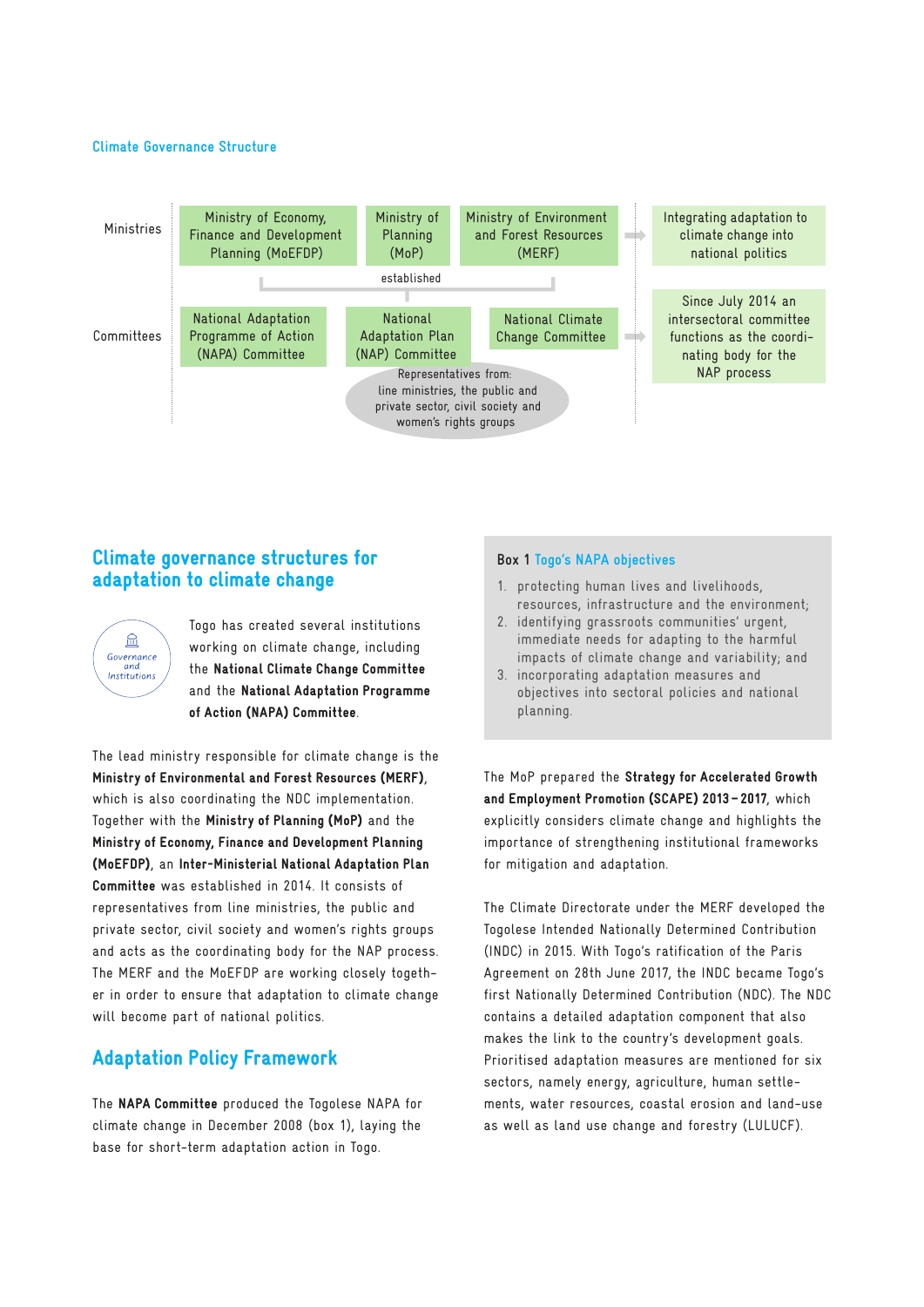# NAP Process

| ğ | PA ratified                                   | Yes, 28.06.2017                                                                                                                                                                                                       |
|---|-----------------------------------------------|-----------------------------------------------------------------------------------------------------------------------------------------------------------------------------------------------------------------------|
|   | NDC submitted                                 | Yes, 28.06.2017                                                                                                                                                                                                       |
|   | Adaptation<br>component in<br>N <sub>DC</sub> | Yes                                                                                                                                                                                                                   |
|   | Reference to<br>NAP                           | Strong linkage                                                                                                                                                                                                        |
| ₹ | NAP process<br>initiated in                   | 2013                                                                                                                                                                                                                  |
|   | Timeframe for<br>implementation               | 2017-2021                                                                                                                                                                                                             |
|   | Responsible<br>institution                    | NAP Committee composed<br>of Ministry of Development<br>Planning (MoP), the Ministry<br>of Economy, Finance and<br>Development Planning<br>(MoEFDP), Ministry of<br><b>Environment and Forest</b><br>Resources (MERF) |
|   | Current status                                | NAP reference document<br>submitted to the UNFCCC<br>Secretary in 2017                                                                                                                                                |
|   | Financing                                     | October 2016                                                                                                                                                                                                          |
|   | Scope of NAP<br>document                      | Mainstreaming adaptation<br>to climate change in local<br>development planning and<br>the health sector                                                                                                               |
|   | Reference to<br><b>NDC</b>                    | Nationally organised with<br>strong linkages to the<br>agricultural sector                                                                                                                                            |
|   |                                               | Strong linkage, with similar<br>prioritised sectors                                                                                                                                                                   |



Togo's NAP process started in 2013 and followed a participatory yet centralized approach, guided by the NAP Committee and supported by GIZ. Means of financing for adaptation come from the MoP and the

MoEFDP as well as from Gulf Cooperation Council (GCC) and European Union (EU) funding.

A first step for Togo was to identify pre-conditions that were crucial for a successful NAP process. The aspects included climate information, Monitoring and Evaluation (M&E), human resources and institutional capacities, mainstreaming, long-term vision and participation. In 2014, the MERF was holding a participatory stocktaking workshop with over 40 experts, senior officials from key line ministries as well as stakeholders from the civil society to officially launch the NAP process. At the workshop, the participants applied the [SNAP-tool](http://www.adaptationcommunity.net/ndc_adaption_toolbox/stocktaking-national-adaptation-planning-snap-tool) to address gaps by identifying existing planning capacities and by developing a strategic approach. In 2016, the MERF and GIZ organised a second stocktaking workshop to validate the results of the previous two years and to develop an operational action plan for the implementation of the NAP document.

During a national validation event in October 2016 the involved stakeholders initiated the formulation of the NAP document. The NAP committee followed a highly participatory and inclusive process. During various workshops, the committee members elaborated the content of the individual NAP chapters and afterwards merged them into the NAP document, supported by the editorial team in 2016. The NAP document's thematic focus areas reflect the vulnerabilities and exposures within the country. During the elaboration process of the NAP document, these focus areas were prioritized according to highest vulnerabilities or risks.

In 2016, the NAP process guidelines were validated for integration of adaptation into sectors. <sup>4</sup> The ambition is currently highest in the agricultural sector, which serves to pilot mainstreaming. In October 2016, the NAP document (Plan National adaptation aux Changements Climatiques-PNACC) has been finalised and officially approved. The NAP document builds on the priorities of the INDC, the Accelerated Growth and Employment Promotion Strategy (SCAPE) 2013 – 2017, and the international conventions related to climate change.

#### **Box 2 Prioritised sectors in NAP document**

- 1. Agriculture,
- 2. Water,
- 3. Coastal erosion,
- 4. Human development and Health,
- 5. Land use, Land-use change and Forestry, and
- 6. Energy.

NAP Global Network. Togo - National Adaptation Plan (NAP) Approach. Published November 2017. Accessed March 2019.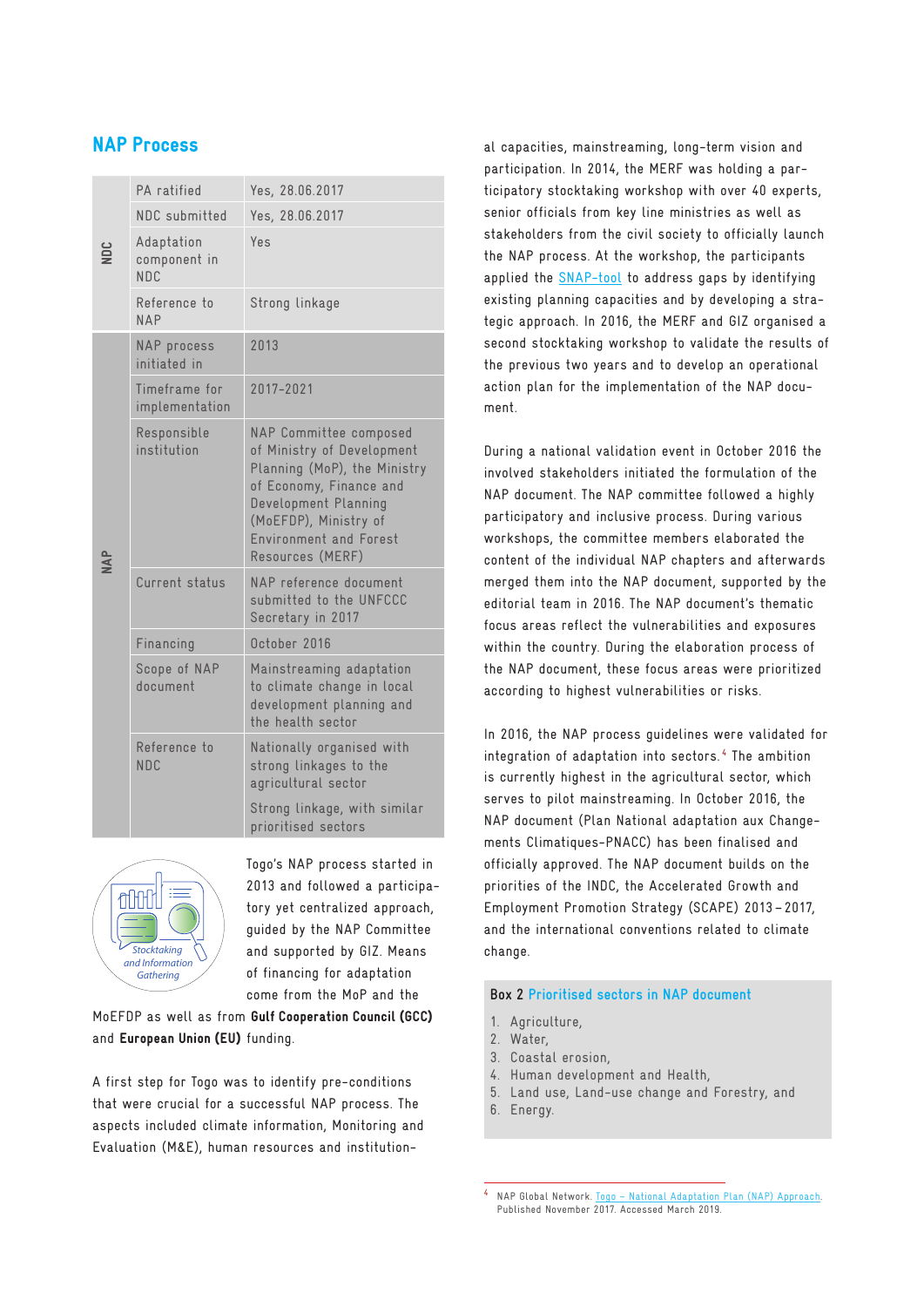

## Alignment to other national policies and mainstreaming



Togo is taking efforts to align its NAP process with its national development and budget planning cycle. The NAP committee (with support of GIZ), for example, analysed the country's planning and budget-

ing system in order to align the NAP process with existing procedures. In 2016, members of the Medium Term Budgeting Framework Committee attended a training workshop on the integration of climate change adaptation into the budget process.

As the NDC is an important pillar of the NAP, there is a strong link between both documents. This becomes clear when taking into account prioritised sectors of the NDC in the implementation strategy of the NAP document. Furthermore, the implementation of the NAP document will contribute to the revision of the NDC in 2018.

The NAP committee coordinates an inter-sectoral roadmap in order to integrate climate change adaptation into medium and long-term planning. The implementation of the roadmap is currently pending. Furthermore, the country developed a guidebook, which addresses executives who are responsible for the planning and implementation of sector policies and strategies at national and local level, as well as political decision-makers and other actors in sectoral planning. It aims to assist them with mainstreaming adaptation to climate change into the planning and implementation of development actions.

Togo selected the agricultural sector as a pilot sector. The reason for this choice is its strategic importance for the country and its high vulnerability to the impacts of climate change. In the agricultural sector, Togo has already launched the national programme 'Adapting Agriculture in Togo to Climate Change (ADAPT)'. Its goal is to reduce the impacts of climate change on vulnerable groups and on critical natural resources in rural areas. This way, the programme aims to sustain agricultural production and food security.<sup>5</sup> Moreover, adaptation to climate change became an integral part of agricultural policy. In this respect, Togo approved its National Policy for the Agricultural Development of Togo (PNDAT) 2013 – 2022 in November 2012. Three projects for adaptation in the agricultural sector (box 3) have been proposed and are ready to be implemented.

<sup>5</sup> Global Environment Facility. [Adapting Agriculture Production in Togo](https://www.thegef.org/project/adapting-agriculture-production-togo-adapt)  [\(ADAPT\).](https://www.thegef.org/project/adapting-agriculture-production-togo-adapt) Published 2017. Accessed March 2019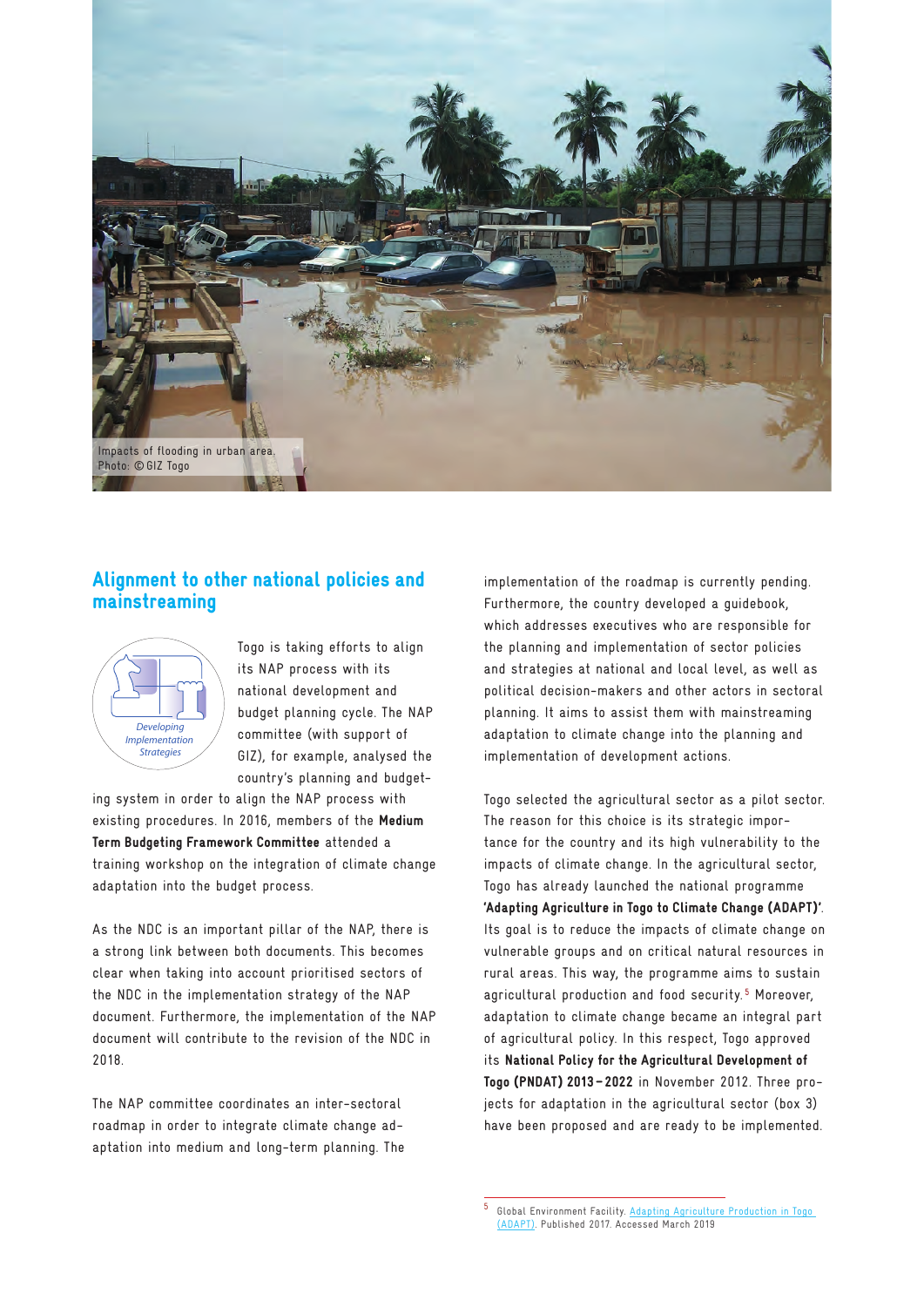#### **Box 3 Proposed agricultural adaptation projects**

- 1. Construction and/or rehabilitation of water reservoirs for micro-irrigation and watering of livestock in rural areas,
- 2. Definition/development of corridors and transhumance areas,
- 3. Promotion of climate resilient seeds and species.

In the health sector, some of the medical emergency measures have been integrated in the current National Health Development Plan (PNDS). Moreover, the PNDS includes measures in the area of urban development (waste disposal, water supply).

GIZ's [M&E Guidebook](http://www.adaptationcommunity.net/ndc_adaption_toolbox/developing-national-adaptation-monitoring-evaluation-systems-guidebook/) has assisted Togo in the development of a Monitoring and Evaluation (M&E) strategy in addition to the NAP process. The initial stocktaking workshop in April 2014 provided the groundwork for the M&E system, which was refined during an M&E-workshop in August 2016. The use of the [SNAP](http://www.adaptationcommunity.net/ndc_adaption_toolbox/stocktaking-national-adaptation-planning-snap-tool/)[tool](http://www.adaptationcommunity.net/ndc_adaption_toolbox/stocktaking-national-adaptation-planning-snap-tool/) facilitates a continuous monitoring process. With regard to the M&E strategy, the general approach was to start simple and enhance the M&E system over time. The purpose of the M&E system is to monitor different 'dimensions' of the NAP process. This comprised on the one hand, short-term indicators of the NAP process in the broader sense (mainstreaming

of adaptation into planning, budgeting etc.), and on the other hand, medium and long-term outcomes of adaptation (reduction of vulnerability). Examples for the selected short-term indicators are the 'number of sector strategies integrating climate change adaptation between 2017 and 2021' or an 'increase in the number of planned and financed adaptation measures'.

## Results of the NAP process and countryspecific lessons learned

- Togo is a regional pioneer in the NAP process. Togo is an active member of the NAP Global Network. As first country in the region, it launched a NAP Assembly, which provided peer-exchange with other interested countries in December 2016.
- Multi-Stakeholder processes provide the basis for good inter-ministerial coordination. The NAP process increased the cooperation between the MERF, the MoP, the MoEFDP and the Ministry of Agriculture, which was essential for the development of the NAP document.
- Locate the responsible institution for the NAP process in close proximity to high-level decision makers. On a technical level, the NAP focal point of the MERF and the representatives of the NAP committee were